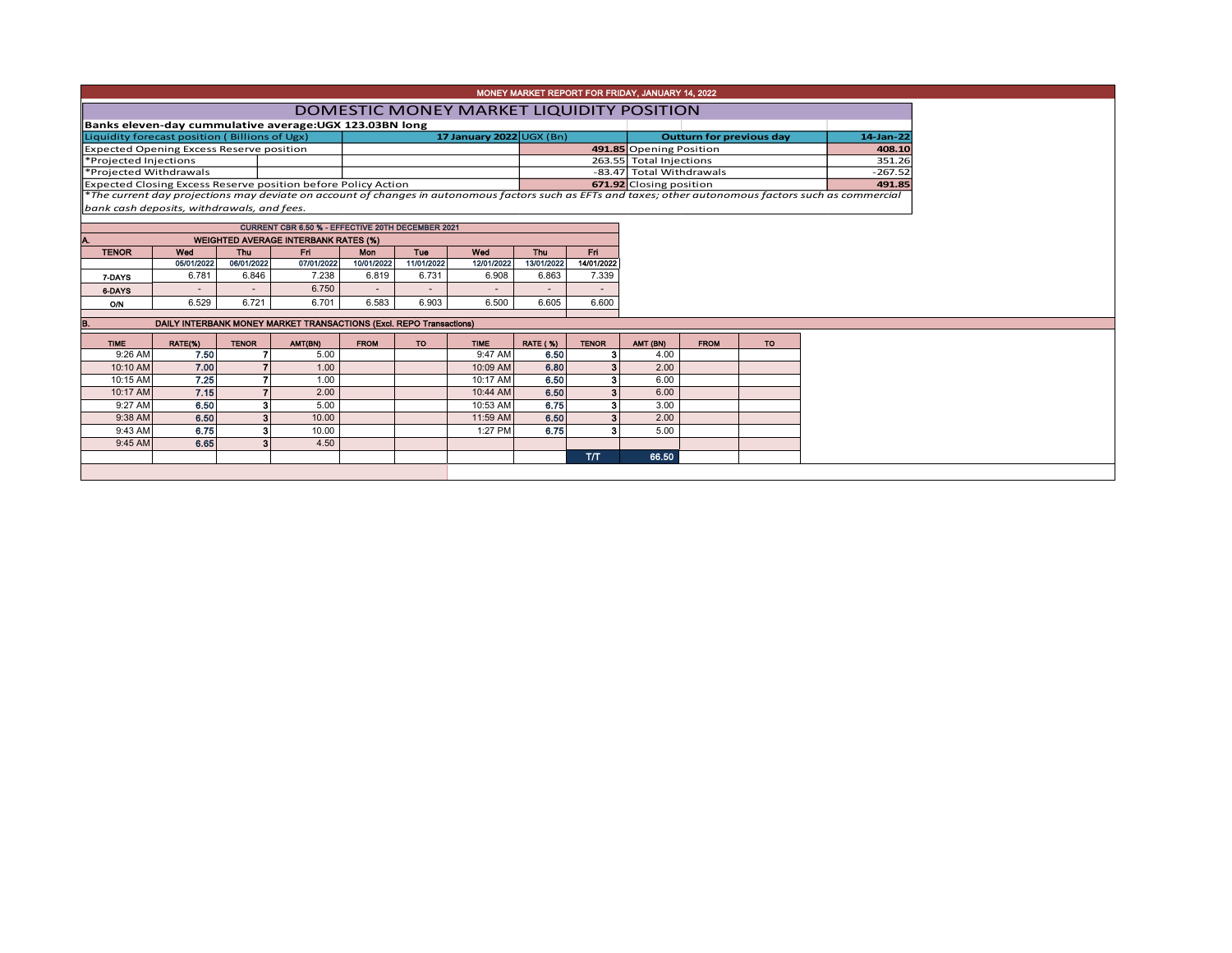| . . | <b>CBR AND THE 7- DAY WAR INTERBANK RATES</b> |
|-----|-----------------------------------------------|
|-----|-----------------------------------------------|



|                        | 17-Jan-22 | 20-Jan-22 | 27-Jan-221 | 03-Feb-22 | 10-Feb-22 | 24-Feb-22 | 03-Mar-22 | 10-Mar-22 | 31-Mar-22 | 04-Aug-22 | 18-Aug-22 |        |
|------------------------|-----------|-----------|------------|-----------|-----------|-----------|-----------|-----------|-----------|-----------|-----------|--------|
| <b>REPO</b>            | 242.13    |           |            |           |           |           |           |           |           |           |           | 242.13 |
| <b>REV REPO</b>        |           |           |            |           |           |           |           |           |           |           |           |        |
| <b>BOU BILL/DEPO A</b> |           | 17.00     | 103.50     | 29.20     | 20.00     | 10.00     | 2.30      | 5.60      | 5.09      | 33.00     | 26.60     | 252.29 |
| <b>TOTALS</b>          | 242.13    | 17.00     | 103.50     | 29.20     | 20.00     | 10.00     | 2.30      | 5.60      | 5.09      | 33.00     | 26.60     | 494.42 |

Total O/S Deposit Auction & BOU Bill balances held by BOU up to 18 AUGUST 2022: UGX 252 BN

|                 |                                                                                       |             | Total O/S Repo, Reverse Repo, BOU Bill balances held by BOU: UGX 495 BN |                                        |                           |               |            |              |                |  |  |  |  |
|-----------------|---------------------------------------------------------------------------------------|-------------|-------------------------------------------------------------------------|----------------------------------------|---------------------------|---------------|------------|--------------|----------------|--|--|--|--|
|                 | Eii)<br><b>MONETARY POLICY MARKET OPERATIONS</b><br>(EI) STOCK OF TREASURY SECURITIES |             |                                                                         |                                        |                           |               |            |              |                |  |  |  |  |
|                 | LAST TBIILS ISSUE DATE: 06-JANUARY-2022                                               |             |                                                                         | (VERTICAL REPOS, REV-REPOS & BOU BILL) |                           |               |            |              |                |  |  |  |  |
|                 | On-the-run O/S T-BILL STOCKs (Bns-UGX)                                                |             | 7.054.97                                                                | 17/01/2022<br>OMO                      | <b>ISSUE DATE</b>         | <b>AMOUNT</b> | <b>WAR</b> | <b>RANGE</b> | <b>TENOR</b>   |  |  |  |  |
|                 | On-the-run O/S T-BONDSTOCKs(Bns-UGX)                                                  |             | 22,077.48                                                               | 17/01/2022 BOU BILL                    | 09-Decl                   | 40.05         | 7.012      |              | 28             |  |  |  |  |
|                 | <b>TOTAL TBILL &amp; TBOND STOCK- UGX</b>                                             |             | 29,132.45                                                               | <b>BOU BILL</b>                        | 09-Dec                    | 19.20         | 7.149      |              | 56             |  |  |  |  |
| O/S=Outstanding |                                                                                       |             |                                                                         | <b>BOU BILL</b>                        | 09-Dec                    | 26.60         | 9.701      |              | 252            |  |  |  |  |
| <b>MATURITY</b> | <b>TOTAL STOCK</b>                                                                    | YTM (%)     | <b>CHANGE IN</b>                                                        | <b>REPO</b>                            | 09-Dec                    | 953.00        | 6.500      |              |                |  |  |  |  |
|                 | (BN UGX)                                                                              | AT CUT OFF* | YTM (+/-)                                                               | <b>REPO</b>                            | $10 - Dec$                | 112.00        | 6.500      |              | 6              |  |  |  |  |
| 91              | 112.21                                                                                | 6.501       | 0.000                                                                   | <b>BOU BILL</b>                        | 16-Dec                    | 5.51          | 7.016      |              | 84             |  |  |  |  |
| 182             | 434.24                                                                                | 8.400       | $-0.065$                                                                | <b>BOU BILL</b>                        | 16-Dec                    | 19.78         | 7.143      |              | 56             |  |  |  |  |
| 364             | 6,508.52                                                                              | 10,400      | $-0.004$                                                                | <b>BOU BILL</b>                        | 16-Dec                    | 45.08         | 6.998      |              | 28             |  |  |  |  |
| 2YR             | 257.11                                                                                | 11.000      | 1.000                                                                   | <b>REPO</b>                            | 16-Dec                    | 423.00        | 6.500      |              |                |  |  |  |  |
| 3YR             | $\sim$                                                                                | 13.100      | 1.710                                                                   | <b>REPO</b>                            | 17-Dec                    | 160.00        | 6.500      |              | 6              |  |  |  |  |
| 5YR             | 1,119.91                                                                              | 14.390      | 1.390                                                                   | <b>REVREPO</b>                         | 21-Dec                    | 192.00        | 6.500      |              |                |  |  |  |  |
| 10YR            | 10.405.20                                                                             | 14.000      | 0.261                                                                   | <b>REPO</b>                            | 23-Dec                    | 251.00        | 6.500      |              |                |  |  |  |  |
| 15YR            | 8.486.42                                                                              | 15.900      | 0.400                                                                   | <b>REPO</b>                            | 27-Dec                    | 247.00        | 6.500      |              | Э              |  |  |  |  |
| <b>20YR</b>     | 1,808.84                                                                              | 15,900      | 0.400                                                                   | <b>REPO</b>                            | 30-Dec                    | 366.50        | 6.500      |              |                |  |  |  |  |
|                 | Cut OFF is the lowest price/ highest yield that satisfies the auction awarded amount. |             |                                                                         | <b>REPO</b>                            | 31-Dec                    | 392.00        | 6.500      |              | 3              |  |  |  |  |
|                 |                                                                                       |             |                                                                         | <b>REPO</b>                            | 05-Jan                    | 273.00        | 6.500      |              |                |  |  |  |  |
|                 |                                                                                       |             |                                                                         | <b>BOU BILL</b>                        | $06$ -Jan                 | 9.95          | 6.906      |              | 28             |  |  |  |  |
|                 |                                                                                       |             |                                                                         | <b>BOU BILL</b>                        | 06-Jan                    | 2.28          | 7.149      |              | 56             |  |  |  |  |
|                 |                                                                                       |             |                                                                         | <b>BOU BILL</b>                        | 06-Jan                    | 5.09          | 7.452      |              | 84             |  |  |  |  |
|                 |                                                                                       |             |                                                                         | <b>REPO</b>                            | 06-Jan                    | 374.00        | 6.500      |              | ۰,             |  |  |  |  |
|                 |                                                                                       |             |                                                                         | <b>REVREPO</b>                         | $11 - Jan$                | 185.00        | 6.500      |              | $\overline{2}$ |  |  |  |  |
|                 |                                                                                       |             |                                                                         | <b>REPO</b>                            | 14-Janl                   | 242.00        | 6.500      |              | 3              |  |  |  |  |
|                 |                                                                                       |             |                                                                         |                                        | WAR-Weighted Average Rate |               |            |              |                |  |  |  |  |